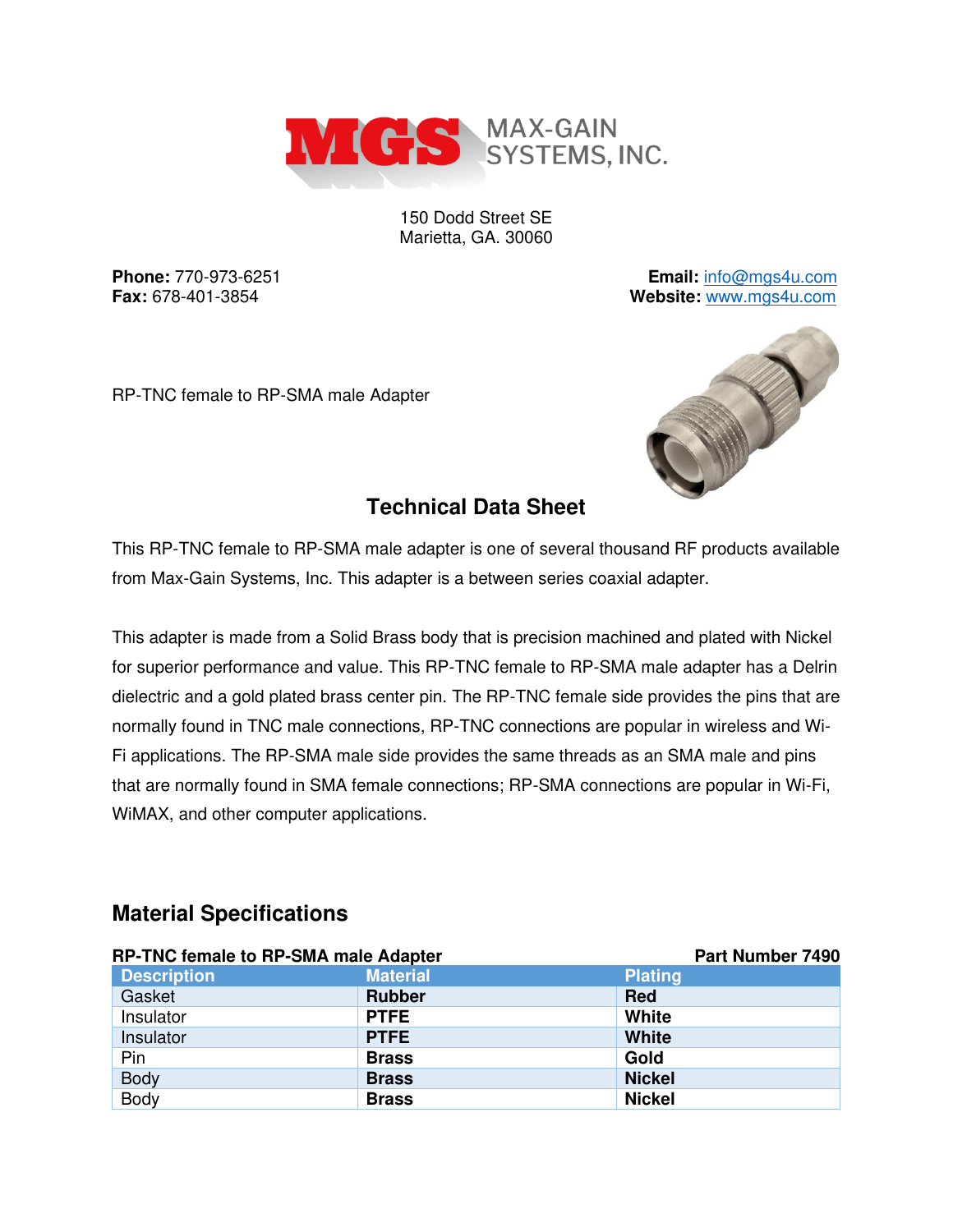# **Mechanical Specifications**

| <b>Size</b> | <b>Dimension</b>            |
|-------------|-----------------------------|
| Length      | 1.12 in $(28.3 \text{ mm})$ |
| Width       | $0.43$ in (11 mm)           |
| Height      | $0.43$ in (11 mm)           |
| Weight      | $0.3$ oz $(10 g)$           |

## **Environmental Specifications**

| Temperature            | <b>Spec</b>           |
|------------------------|-----------------------|
| <b>Operating Range</b> | $-65$ to $+165$ deg C |

## **Compliance Certifications** (see product page for current documentation)

**Availability** Click the following link (or enter part number in the "SEARCH" bar at the top of any page of the website) to obtain additional part information including price, inventory and certifications:<https://mgs4u.com/product/rp-tnc-female-to-rp-sma-male-adapter-7490/>